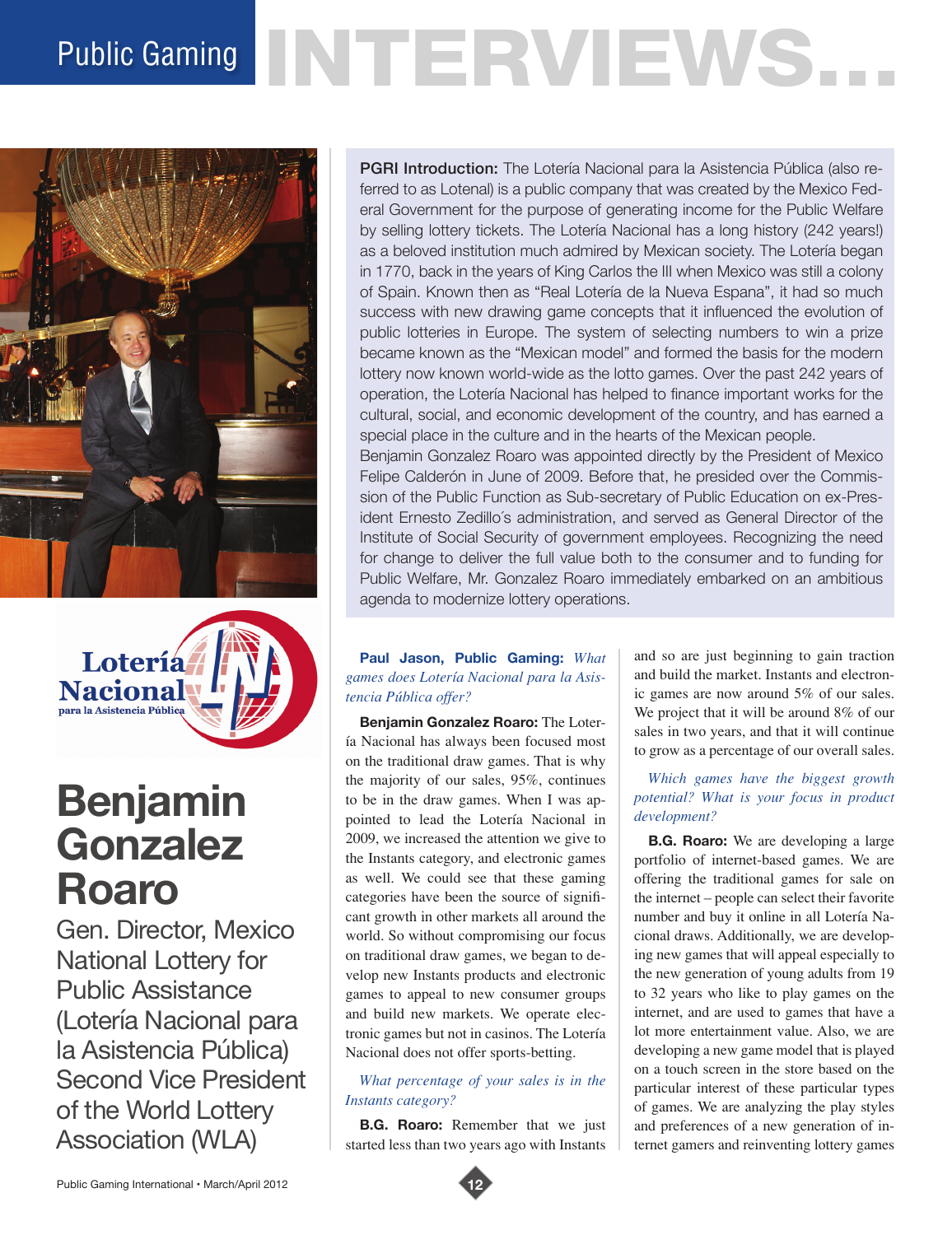to appeal to the new styles of games that are social, facilitate sharing with friends and family, are longer playing and deliver more entertainment value, and make full use of the medium, like touch screens and the means for real-time feedback with the like/dislike functions we see on Facebook, for instance. We all can see the consumer trend-lines and the direction that gaming is going. The challenge is to recast lottery games to include the kinds of features and gaming experience that appeal to this modern consumer.

As the gaming markets mature, they become more and more segmented. As the market expands, the consumers divide and subdivide into smaller and smaller homogeneous player profiles. We need to create the products that are differentiated to appeal to those increasingly targeted profiles. That is our goal: to build a wide portfolio of products that will have a wide variety of attributes to appeal to all the different consumer play styles. For instance, there is the high-energy player who wants faster action. So we just developed a new electronic keno that will be repeating every five minutes.

#### *Lotería Nacional televises the draws in an especially entertaining way, doesn't it?*

**B.G. Roaro:** We had 2 seasons of a television show in years 2010 and 2011 of a bingo game that we called Lotería Mexicana. The public had to buy their slips with different combinations in our point of sales and every Saturday at 8:30 p.m. It was broadcasted as a live draw with competitions and musical entertainment. In this bingo modality, every number was represented with traditional images of Mexican folklore or historic characters and places. These images helped the game to become a spectacular form of entertainment where each participant had their slip. The game become not only a contest for the jackpot, but also a game that they played in their own home to see who had more winnings. The technological platform detected immediately when a slip was sold and been completed. Then, at that moment, the game stopped and we knew exactly in which state of the country the first prize had been purchased.

Both seasons were important for Lotería Nacional, we obtained important revenues for public assistance. But without doubt, the biggest benefit for the Lotería was the boost to our image and branding for the Lotería Nacional The television exposure and the games promoted civic and family values

and provided great fun and entertainment for the consumer.

# *And the internet will be an important channel for the Instants too?*

**B.G. Roaro:** Of course. The internet will be an important channel for all the products, and especially for Instants. To have a true gaming experience, the player needs feedback. They want to know immediately how they are doing, if they are winning, and what the options are to continue to play. Instants are all about instant feedback, so they are fundamentally well-suited for internet games.

*Those goals would seem to depend on the rate of consumer adoption of internet and mobile. How will that evolve over the next two years?* 

**B.G. Roaro:** That is the most interesting part of this picture. Presently, Mexico has seventy million users of mobile phones. In two years we will be reaching, or more likely exceeding, ninety million. Internet will soon be available everywhere except in the most rural parts of the country. And the government is now planning to establish a system that is easy for even rural areas to have access through a program that is called e-Mexico. The government is installing wireless internet technology in the town plazas and city centers of almost every town in Mexico. This easy access will drive an explosion of internet use and also adoption of mobile technology.

*This rapid adoption of mobile would seem to be quite the significant consumer trend, with significant implication for the lottery business. Perhaps you can leapfrog an entire generation of land-based communications technology and move directly into the next generation of wireless internet technology as the primary distribution platform?* 

**B.G. Roaro:** Yes. And we have the advantage that the consumer can be on the internet at any time of the day from their home. A problem that we just recently identified is that the consumer is afraid to use their credit cards for online purchases. To solve this problem, we have begun to sell a prepaid card. Next will be the ability to electronically recharge the cards. Enabling the consumer to purchase gaming products with the pre-paid card has the additional advantage of enabling us to track their play patterns. Our analyses will now be able to tell us the penetration in each game and the effectiveness of promotional initiatives. It will also enable us to communicate directly with the individual players, perhaps for customized promotions based on the games they like to play; and also for the purpose of helping the consumer play responsibly. Responsible gaming and corporate social responsibility are of the highest priority for Lotería Nacional. As we enhance the appeal of the games, and increase consumer access to the games, we need to take extra measures to ensure that the problem of addictive gaming does not increase. Properly done, this will all lead to a healthier and more enjoyable consumer playing experience, as well as increased funding for the social services that is the most important objective of the Lotería Nacional.

# *This is most fascinating. You are on a fast track towards achieving goals that seem out-of-reach for many lotteries.*

**B.G. Roaro:** While I do appreciate your comment, we are working on the same challenges that all lotteries are dealing with. We've just had to fast-track our agenda because we were behind in 2009. We did not have a technological platform that could support any of these initiatives. Implementation of new products, increasing distribution and consumer access, and managing a growing revenue stream was really not possible just three years ago. Or at least not in the fashion that the Lotería Nacional is engaged in now.

*How did you decide what to do? Was it a hard decision to invest in a technological platform that supports internet as opposed to investing in expanding the land-based retailer network or advertising or doing other things that may have had a more predictable ROI?* 

**B.G. Roaro:** As a matter of fact, it was a difficult decision. We did not have the necessary funds designated in the budget. We had to cut from administrative and advertising budgets and make other tough decisions to free up the necessary funding. That is hard to do because there are no guarantees that the new investments will deliver the ROI within the budgeted timelines. And there are no guarantees that the budget cuts in other areas might not have a more negative affect than projected.

But we knew it was the right thing to do to position the Lotería Nacional for a successful future. We hired a third party to manage the outsourcing, establish new technological platforms, acquire the soft-

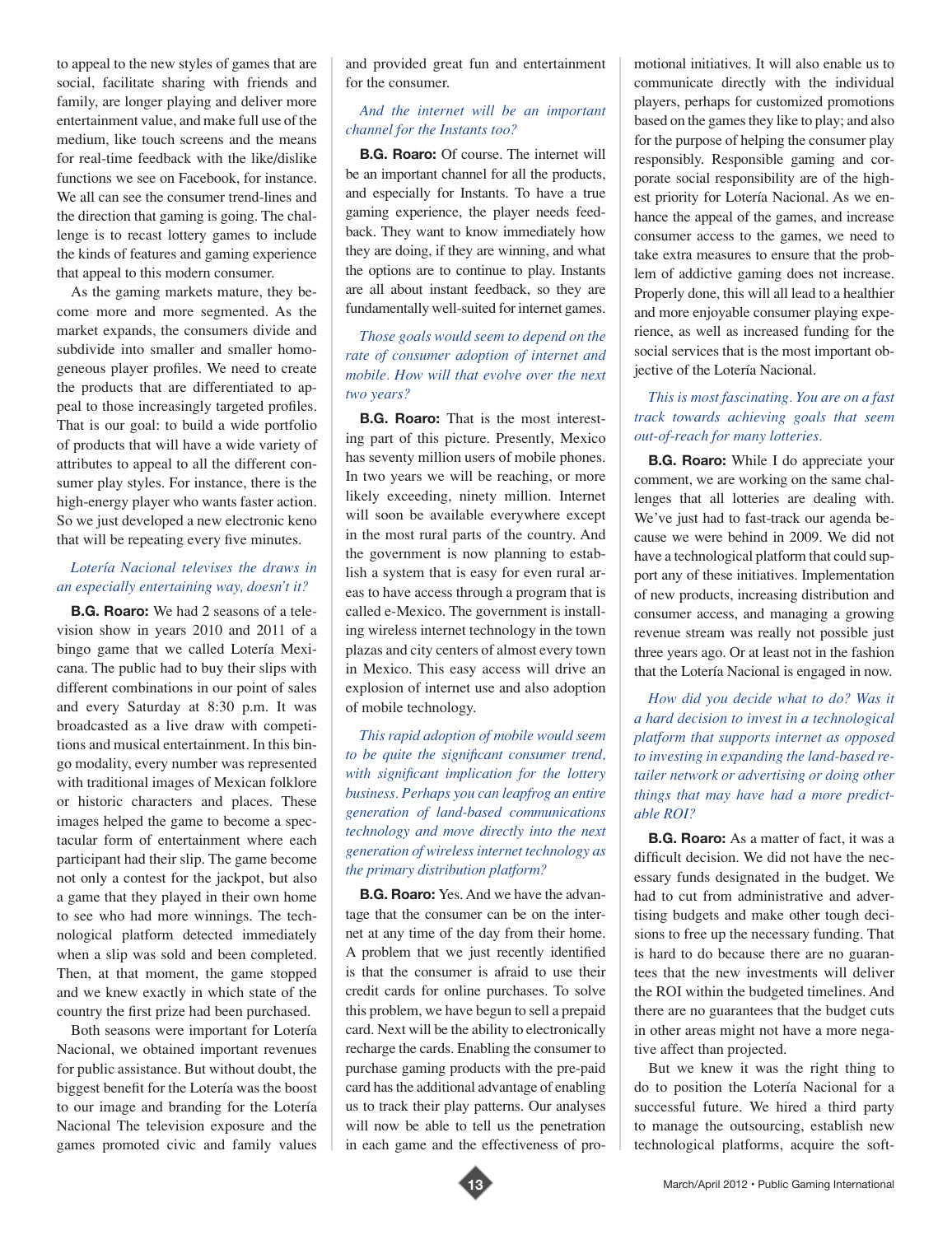ware and hardware, and implement the new telecommunication network.

#### *It must be high anxiety in the beginning and so gratifying to see that your investment was the right choice to make.*

**B.G. Roaro:** The fact really is that the Lotería Nacional had to modernize, and it had to act quickly. The future of the Lotería Nacional would have been very vulnerable in a competitive world where consumers are keen for new innovations and there are lots of operators, legal or illegal, who want to provide it to them.

# *The platform that delivers the games over the internet, is there much of a difference between mobile or the computer? Or is it all just internet?*

**B.G. Roaro:** The technological platform is the same for both. But the specific gaming applications are different. There may be lots of similarities between the games, and games for the computer can sometimes be modified to fast-track a mobile application. But the mobile gaming experience is obviously different from the home-computer gaming experience and so the consumer wants games that take full advantage of each specific medium. We only have one game for mobile phones right now and it hasn't had the sales success that we hoped for. But it has been a great learning step for us and we have no doubt that mobile gaming is key to the future of gaming and are committed to developing more and better mobile app's.

# *It sounds like the process is to develop gaming applications for the internet that are delivered over a computer and then those applications are modified to deliver over the mobile?*

**B.G. Roaro:** That is the way that we have done it. But I can't say that is necessarily the blueprint for developing new and better mobile applications. In fact, I suspect that it probably isn't.

# *You launched your Facebook page less than a year ago and achieved a high level of consumer engagement. How did you do that in such a short time?*

**B.G. Roaro:** We just started our social media initiatives eight months ago. We have a system of awarding points for Facebook friends who play our games. The consumer responds to these awards systems even when it doesn´t have any monetary value. The awards system just makes it more fun for them. Just as importantly though, the awards systems enable us to measure the level of activity and also to focus marketing communiqués to the individual. It also creates a dialogue, with the player being much more likely to send us questions and feedback. And it enables us to promote a responsible gaming message as well. We have partnered with popular musical groups to promote our Facebook and social media agendas. These partnerships can cost nothing because we promote them on our Facebook pages and they promote the lottery on theirs and sometimes at their live events. We are exploring other ways to create win-win partnerships that cost the lottery little or nothing to do.

I would submit that it is a very small measure of the impact that Facebook actually has on the business. Facebook creates a new level of engagement, with family and friends being able to communicate with each other about their favorite activities. It creates loyalty and brand awareness in ways that no amount of advertising could ever do. It is that heightened level of brand awareness that positions the consumer, especially the younger adult, to respond positively to the advertising and promotion that does entice them to buy the product. Our social media outreach, especially Facebook and Twitter, has been especially helpful at getting the younger adult to think more about Lotería Nacional.

## *Do you envision yourself creating new types of games, perhaps based on traditional games, but perhaps doing something completely new and different?*

**B.G. Roaro:** At this point we are simply offering the existing products online. But we get lots of real-time feedback from the consumer that will guide our efforts in the future.

#### *Does the Loteria participate in any multinational games?*

**B.G. Roaro:** We've had several talks with Spain's lottery, exploring the possibility to have a lotto for both of our countries to participate in. But there are some legal restrictions in Mexico that we need to address. We are continuing to look into it and we hope to join a multi-national game because we can see how successful they are in other markets and how attractive the big jackpot games are to the consumer.

*How can the World Lottery Association (WLA) be most relevant and helpful to its members?* 

**B.G. Roaro:** There are many, many things that the WLA does to benefit its members. Three important things are Certifications, active work to eliminate or minimize corruption in sports-betting, and education and training of their members.

The Certification process applies to Security and Responsible Gaming. The process of earning WLA certification, and progressing through the different levels of certification, improves a lottery's operations. The process itself is a guidepost for helping the lottery operator know what needs to be done and then install the mechanisms to accomplish the highest levels of performance in these two critical areas. Additionally, governments all around the world recognize the value and credibility that achievement of these certifications brings to the lottery operator. As governments expand into new forms of gaming and i-gaming, we hope that recognition of these certifications will inform the process of deciding who they want to operate the games. Authorization to expand into new games and channels will be a tremendous benefit to all the stakeholders of government lottery, especially the beneficiaries which will receive more funding as a result of increased sales.

The WLA has a tremendous Education program with seminars led by the leaders of the industry. Ours is a somewhat unique business. As far as I know, there are not college curricula to teach people this business. The WLA education programs bring the wealth of experience and knowledge of the people who have spent years learning and working in the industry. There really is no substitute for that kind of guidance and wisdom.

A current WLA initiative is to gather data and intelligence from all the members to create an organized foundation for an effective Best Practices template, something the members can really use to measure their performance and hopefully help to identify the best ways to focus their resources.

All regions and markets are different, are unique in some ways. But there are also many commonalities and many things we can learn from each other in spite of, and in some cases because of, our differences. That is what the WLA is all about, providing a vehicle for all of us to interact with each other, to communicate for the purpose of improving our understanding of the business and improving our ability to increase the funds we produce for our beneficiaries.